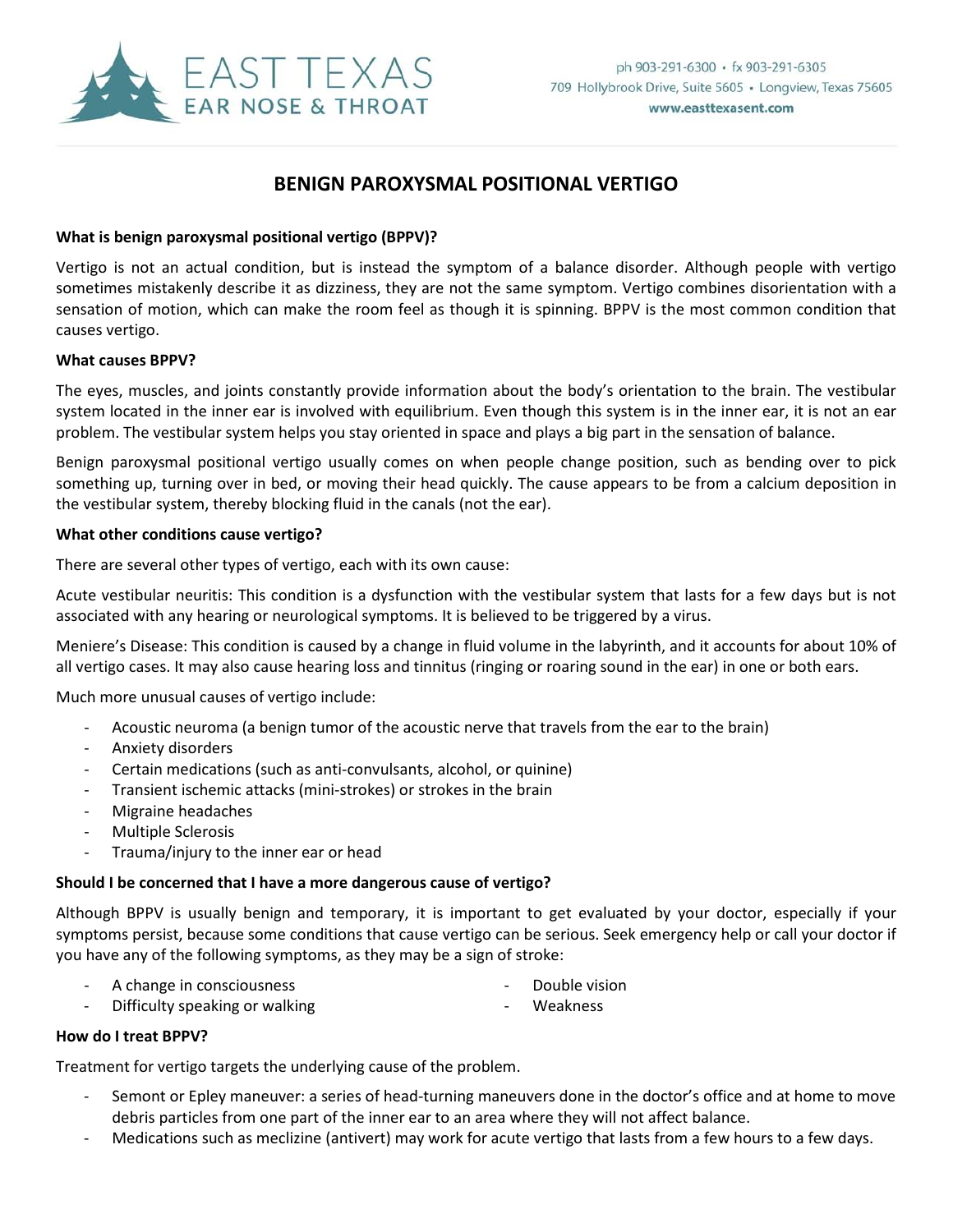

ph 903-291-6300 · fx 903-291-6305 709 Hollybrook Drive, Suite 5605 · Longview, Texas 75605 www.easttexasent.com

# Self-treatment of benign positional vertigo (right)



This maneuver should be carried out three times a day. Repeat this daily until you are free from positional vertigo for 24 hours.